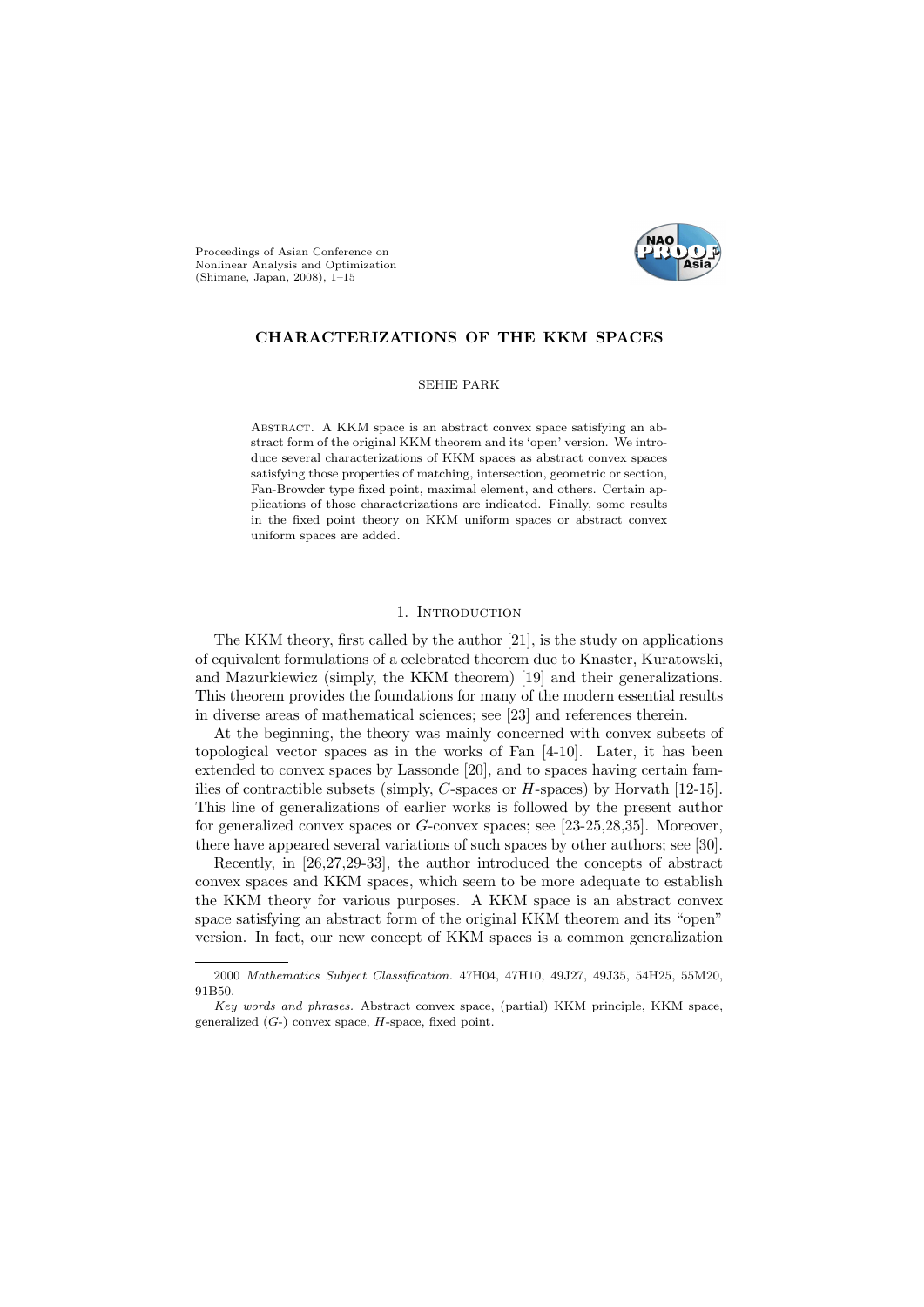of many of known abstract convexities without any linear structure developed in connection mainly with the fixed point theory and the KKM theory.

In the present survey, we introduce several characterizations of KKM spaces as abstract convex spaces satisfying one of the properties of KKM, matching, intersection, geometric or section, Fan-Browder type fixed point, maximal element, and others. Certain earlier applications of such characterizations are indicated in each section. It is also noted that many of the results are mutually equivalent. Finally, some results in the fixed point theory on KKM uniform spaces or abstract convex uniform spaces are added.

This survey is a supplement to [29,32].

# 2. Abstract convex spaces and the KKM spaces

Let  $\langle D \rangle$  denote the set of all nonempty finite subsets of a set D. Multimaps are also called simply maps.

Recall the following in [26,29-33]:

**Definition.** An abstract convex space  $(E, D; \Gamma)$  consists of a topological space E, a nonempty set D, and a multimap  $\Gamma : \langle D \rangle \to E$  with nonempty values  $\Gamma_A := \Gamma(A)$  for  $A \in \langle D \rangle$ .

For any  $D' \subset D$ , the Γ-convex hull of D' is denoted and defined by

$$
\text{co}_{\Gamma} D' := \bigcup \{ \Gamma_A \mid A \in \langle D' \rangle \} \subset E.
$$

A subset X of E is called a  $\Gamma$ -convex subset of  $(E, D; \Gamma)$  relative to D' if for any  $N \in \langle D' \rangle$ , we have  $\Gamma_N \subset X$ , that is,  $\text{co}_{\Gamma} D' \subset X$ . Then  $(X, D'; \Gamma_{\langle D' \rangle})$  is called a  $\Gamma$ -convex subspace of  $(E, D; \Gamma)$ .

When  $D \subset E$ , the space is denoted by  $(E \supset D; \Gamma)$ . In such case, a subset X of E is said to be Γ-convex if  $\text{co}_{\Gamma}(X \cap D) \subset X$ ; in other words, X is Γ-convex relative to  $D' := X \cap D$ . In case  $E = D$ , let  $(E; \Gamma) := (E, E; \Gamma)$ .

# Example 2.1. We give examples of abstract convex spaces:

(1) The original KKM theorem [19] is for the triple  $(\Delta_n \supset V; \text{co})$ , where  $\Delta_n$ is the standard *n*-simplex, V the set of its vertices  $\{e_i\}_{i=0}^n$ , and co :  $\langle V \rangle \to \Delta_n$ the convex hull operation.

(2) A triple  $(X \supset D; \Gamma)$ , where X and D are subsets of a t.v.s. E such that co  $D \subset X$  and  $\Gamma := \text{co. Fan's celebrated KKM lemma [4] is for } (E \supset D; \text{co}),$ where  $D$  is a nonempty subset of  $E$ .

(3) A convex space  $(X \supset D; \Gamma)$  [23] is a triple where X is a subset of a vector space, co  $D \subset X$ , and each  $\Gamma_A$  is the convex hull of  $A \in \langle D \rangle$  equipped with the Euclidean topology. This concept generalizes the one due to Lassonde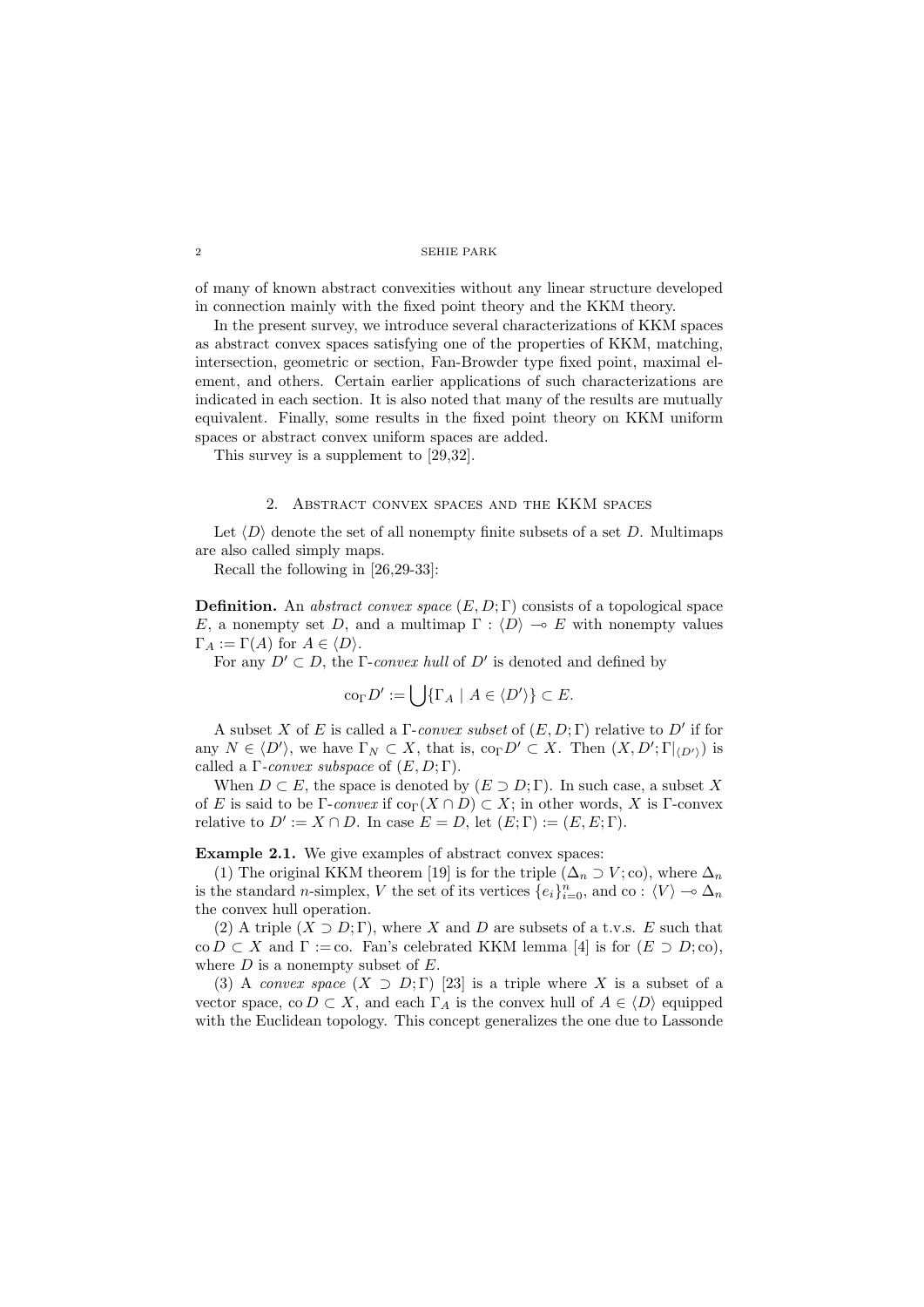for  $X = D$ ; see [20]. However he obtained several KKM type theorems w.r.t.  $(X \supset D; \Gamma).$ 

(4) A triple  $(X \supset D;\Gamma)$  is called an H-space by Park [23,34] if X is a topological space, D a nonempty subset of X, and  $\Gamma = {\lbrace \Gamma_A \rbrace}$  a family of contractible (or, more generally,  $\omega$ -connected) subsets of X indexed by  $A \in \langle D \rangle$ such that  $\Gamma_A \subset \Gamma_B$  whenever  $A \subset B \in \langle D \rangle$ . If  $D = X$ ,  $(X; \Gamma) := (X, X; \Gamma)$  is called a c-space by Horvath  $[14]$  or an H-space by Bardaro and Ceppitelli in 1988.

(5) A generalized convex space or a G-convex space  $(X, D; \Gamma)$  due to Park is an abstract convex space such that for each  $A \in \langle D \rangle$  with the cardinality  $|A| = n + 1$ , there exists a continuous function  $\phi_A : \Delta_n \to \Gamma(A)$  such that  $J \in \langle A \rangle$  implies  $\phi_A(\Delta_J) \subset \Gamma(J)$ .

Here,  $\Delta_J$  is the face of  $\Delta_n$  corresponding to  $J \in \langle A \rangle$ ; that is, if  $A =$  ${a_0, a_1, \ldots, a_n}$  and  $J = {a_{i_0}, a_{i_1}, \ldots, a_{i_k}} \subset A$ , then  $\Delta_J = \text{co}\{e_{i_0}, e_{i_1}, \ldots, e_{i_k}\}.$ For details, see [23-25,28,35] and references therein.

(6) A  $\phi_A$ -space  $(X, D; {\phi_A}_{A\in\langle D \rangle})$  consists of a topological space X, a nonempty set D, and a family of continuous functions  $\phi_A : \Delta_n \to X$  (that is, singular n-simplexes) for  $A \in \langle D \rangle$  with  $|A| = n + 1$ . Every  $\phi_A$ -space can be made into a G-convex space; see [30]. More recently,  $\phi_A$ -spaces are called GFC-spaces by Khanh et al. [17].

(7) A convexity space  $(E, \mathcal{C})$  in the classical sense is an abstrct convex space whenever  $E$  is given a topology; see [36], where the bibliography lists 283 papers.

(8) Suppose X is a closed convex subset of a complete  $\mathbb{R}$ -tree M, and for each  $A \in \langle X \rangle$ ,  $\Gamma_A := conv_M(A)$ ; see Kirk and Panyanak [18]. Then  $(M \supset X; \Gamma)$  is an abstract convex space.

(9) According to Horvath [16], a convexity on a topological space  $X$  is an algebraic closure operator  $A \mapsto |[A]|$  from  $\mathcal{P}(X)$  to  $\mathcal{P}(X)$  such that  $|[\{x\}]|$  =  ${x}$  for all  $x \in X$ , or equivalently, a family C of subsets of X, the convex sets, which contains the whole space and the empty set as well as singletons and which is closed under arbitrary intersections and updirected unions.

(10) A B-space due to Briec and Horvath [1] is an abstract convex space.

Note that each of (3)-(9) has a large number of concrete examples.

**Definition.** Let  $(E, D; \Gamma)$  be an abstract convex space. A multimap  $G: D \rightarrow$  $E$  is called a  $KKM$  map if

$$
\Gamma_A \subset G(A) := \bigcup_{y \in A} G(y) \quad \text{for all } A \in \langle D \rangle.
$$

Example 2.2. Granas [11] gave examples of KKM maps as follows: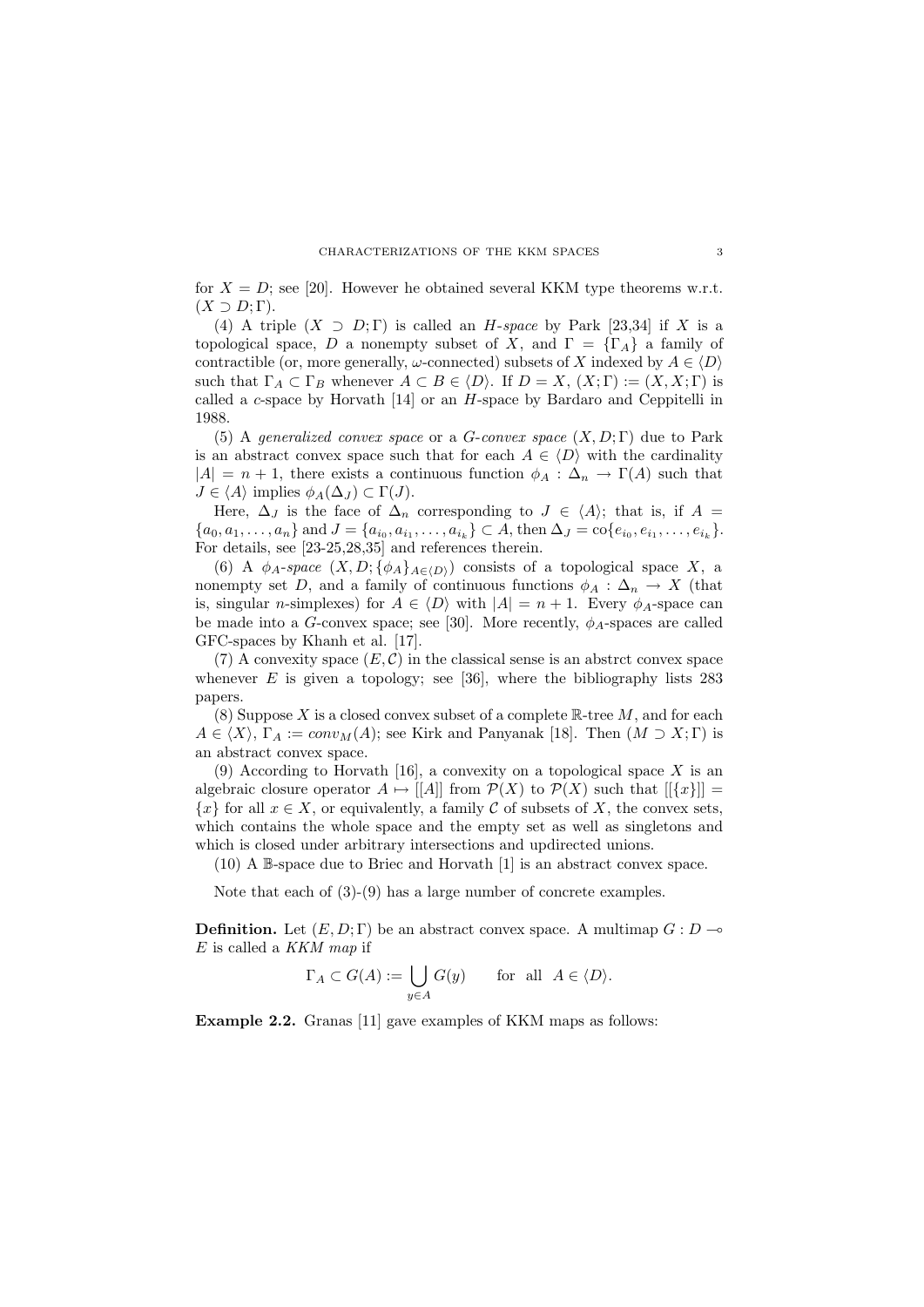(1) Variational problems. Let C be a convex subset of a vector space  $E$  and  $\phi: C \to \mathbb{R}$  is a convex function. Then  $G: C \to C$  defined by

$$
G(x) = \{ y \in C \mid \phi(y) \le \phi(x) \} \text{ for } x \in C
$$

is a KKM map.

(2) Best approximation. Let C be a convex subset of a vector space  $E$ , p a seminorm on E, and  $f: C \to E$  a function. Then  $G: C \to C$  defined by

$$
G(x) = \{ y \in C \mid p(f(y) - y) \le p(f(y) - x) \} \text{ for } x \in C
$$

is a KKM map.

(3) Variational inequalities. Let  $(H, \langle \cdot, \cdot \rangle)$  be an inner product space, C a convex subset of H, and  $f: C \to H$  a function. Then  $G: C \to C$  defined by

$$
G(x) = \{ y \in C \mid \langle f(y), y - x \rangle \le 0 \} \text{ for } x \in C
$$

is a KKM map.

**Example 2.3.** For a  $\phi_A$ -space  $(X, D; {\phi_A})$ , any map  $T : D \to X$  satisfying

$$
\phi_A(\Delta_J) \subset T(J)
$$
 for each  $A \in \langle D \rangle$  and  $J \in \langle A \rangle$ 

is a KKM map on a G-convex space  $(X, D; \Gamma)$ .

**Definition.** The *partial KKM principle* for an abstract convex space  $(E, D; \Gamma)$ is the statement that, for any closed-valued KKM map  $G: D \to E$ , the family  ${G(y)}_{y\in D}$  has the finite intersection property. The KKM principle is the statement that the same property also holds for any open-valued KKM map.

An abstract convex space is called a KKM space if it satisfies the KKM principle.

In our recent work [29,31,32], we studied elements or foundations of the KKM theory on abstract convex spaces and noticed there that many important results therein are closely related to KKM spaces or abstract convex spaces satisfying the partial KKM principle.

Example 2.4. We give examples of KKM spaces:

(1) Every G-convex space is a KKM space [25].

(2) A connected linearly ordered space  $(X, \leq)$  can be made into a KKM space [31].

(3) The extended long line  $L^*$  is a KKM space  $(L^* \supset D; \Gamma)$  with the ordinal space  $D := [0, \Omega]$ ; see [31]. But  $L^*$  is not a G-convex space.

(4) For a closed convex subset X of a complete R-tree M, and  $\Gamma_A :=$  $conv<sub>M</sub>(A)$  for each  $A \in \langle X \rangle$ , the triple  $(M \supset X; \Gamma)$  satisfies the partial KKM principle; see Kirk and Panyanak [18]. Later we found that  $(M \supset X; \Gamma)$  is a KKM space.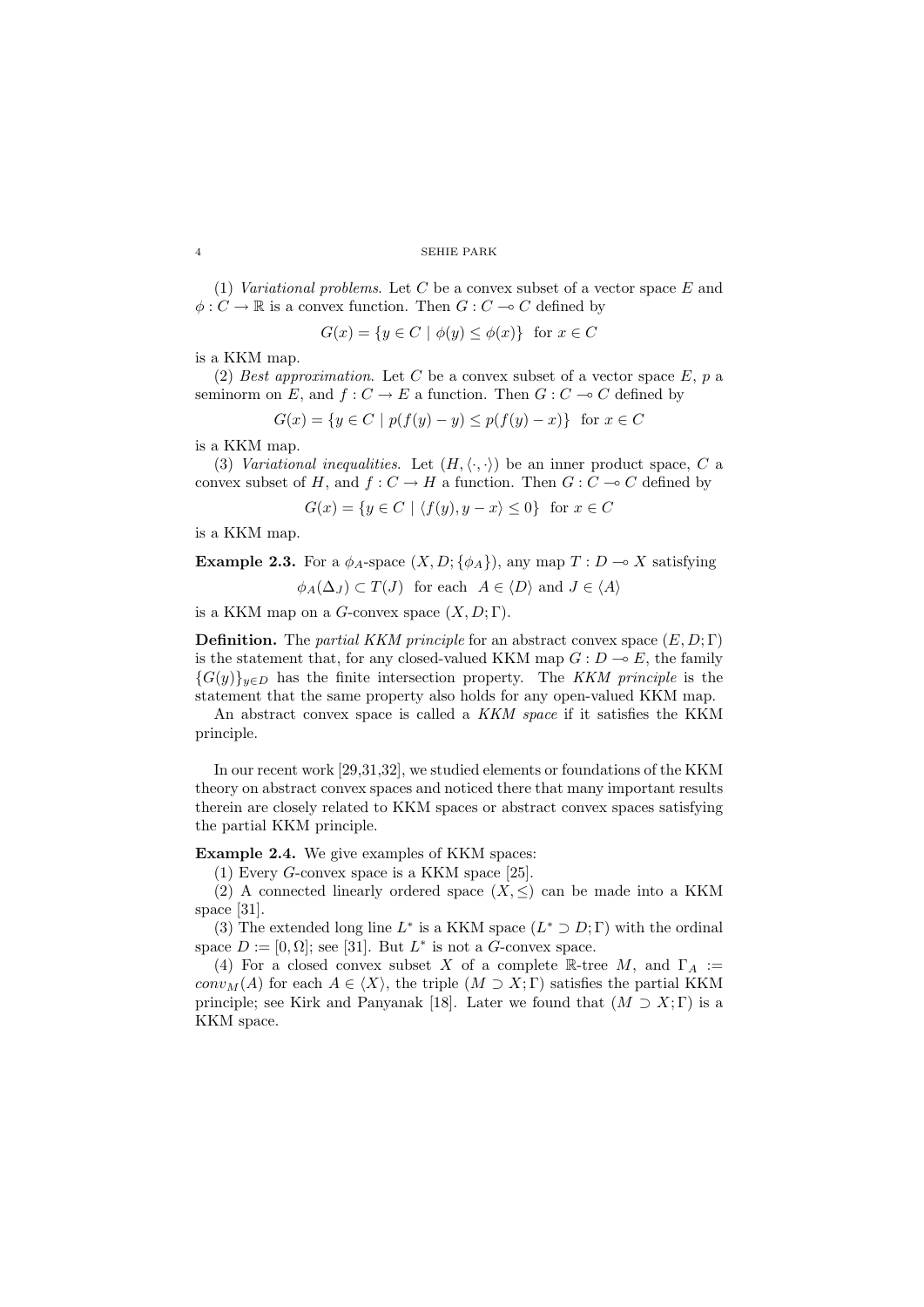(5) For Horvath's convex space  $(X, \mathcal{C})$  with the weak Van de Vel property, the corresponding abstract convex space  $(X; \Gamma)$  is a KKM space, where  $\Gamma_A :=$  $[[A]] = \bigcap \{C \in \mathcal{C} \mid A \subset C\}$  is metrizable for each  $A \in \langle X \rangle$ ; see [16]. (6) A B-space due to Briec and Horvath is a KKM space; see [1].

Now we have the following diagram for triples  $(E, D; \Gamma)$ :

Simplex  $\implies$  Convex subset of a t.v.s.  $\implies$  Lassonde type convex space  $\implies$  H-space  $\implies$  G-convex space  $\iff \phi_A$ -space  $\implies$  KKM space  $\implies$  Space satisfying the partial KKM principle  $\Rightarrow$  Abstract convex space.

It is not known yet whether there is a space satisfying the partial KKM principle which is not a KKM space.

# 3. Matching property

From now on, a triple  $(X, D; \Gamma)$  denotes an abstract convex space unless explicitly stated otherwise. The (partial) KKM principle is equivalent to the Fan type matching property:

**Theorem 3.1.** An abstract convex space  $(X, D; \Gamma)$  satisfies the partial KKM principle iff for any map  $S: D \longrightarrow X$  satisfying

(3.1.1)  $S(z)$  is open for each  $z \in D$ ; and

 $(3.1.2)$   $X = \bigcup_{z \in M} S(z)$  for some  $M \in \langle D \rangle$ , there exists an  $N \in \langle D \rangle$  such that

$$
\Gamma_N \cap \bigcap_{z \in N} S(z) \neq \emptyset.
$$

An abstract convex space  $(X, D; \Gamma)$  is a KKM space iff the above condition also holds for closed-valued maps S.

*Proof.* (Necessity) Let  $G : D \to X$  be a map given by  $G(z) := X \setminus S(z)$  for  $z \in D$ . Then G has closed [resp., open] values. Suppose, on the contrary to the conclusion, that for any  $N \in \langle D \rangle$ , we have  $\Gamma_N \cap \bigcap_{z \in N} S(z) = \emptyset$ ; that is,  $\Gamma_N \subset X \setminus \bigcap_{z \in N} S(z) = \bigcup_{z \in N} (X \setminus S(z)) = G(N)$ . Then G is a KKM map. Since  $(X, D; \Gamma)$  satisfies the (partial) KKM principle, there exists a  $\hat{y} \in$  $\bigcap_{z \in N} G(z) = \bigcap_{z \in N} (X \setminus S(z))$ . Hence  $\widehat{y} \notin S(z)$  for all  $z \in N$ . This violates condition (3.1.2).

(Sufficiency) Let  $G : D \multimap X$  be a KKM map with closed [resp., open] values. Suppose  $\bigcap_{z \in M} G(z) = \emptyset$  for some  $M \in \langle D \rangle$ . Then  $\bigcup_{z \in M} G^c(z) =$  $\bigcup_{z \in M} (X \setminus G(z)) = X$ . Therefore, by the sufficiency assumption, there exists an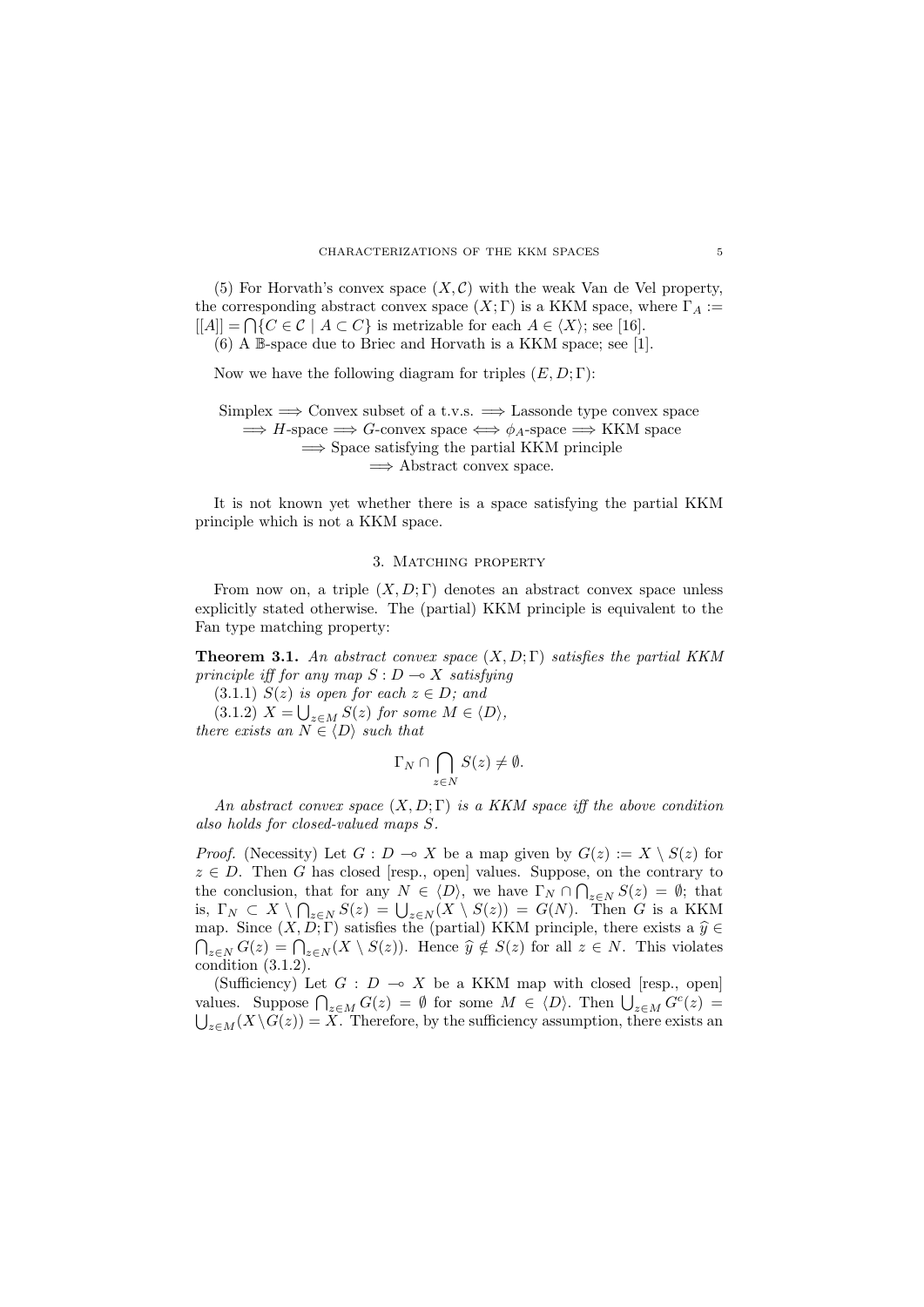$N \in \langle D \rangle$  such that  $\Gamma_N \cap \bigcap_{z \in N} G^c(z) \neq \emptyset$ . Since G is a KKM map,  $\Gamma_N \subset G(N)$ . Therefore, we have a contradiction  $G(N) \cap (G(N))^c \neq \emptyset$ .

From Theorem 3.1, we have the following:

Corollary 3.2. Let  $(X, D; \Gamma)$  satisfy the partial KKM principle and  $S: D \rightarrow$ X be a map such that

- (1)  $S(z)$  is open for each  $z \in D$ ;
- (2)  $S^-(y)$  is nonempty for each  $y \in X$  (that is, S is surjective); and

(3)  $X \setminus S(M)$  is compact for some  $M \in \langle D \rangle$ .

Then there exists an  $N \in \langle D \rangle$  such that

$$
\Gamma_N \cap \bigcap_{z \in N} S(z) \neq \emptyset.
$$

*Proof.* Note that (2) and (3) imply (3.1.2).

Remark. The origin of Corollary 3.2 goes back to Fan [9,10] for a convex set  $X = D$ .

From now on, proofs not appeared in Sections 4-8 can be seen in [32].

### 4. Another intersection property

The (partial) KKM principle is equivalent to another intersection property:

**Theorem 4.1.** An abstract convex space  $(X, D; \Gamma)$  satisfies the partial KKM principle iff for any maps  $S : D \longrightarrow X$ ,  $T : X \longrightarrow X$  satisfying

 $(4.1.1)$  S has closed values;

(4.1.2) for each  $x \in X$ ,  $\text{co}_{\Gamma}(D \setminus S^{-}(x)) \subset X \setminus T^{-}(x)$ ; and

 $(4.1.3)$   $x \in T(x)$  for each  $x \in X$ ,

 $\{S(z)\}_{z\in D}$  has the finite intersection property.

An abstract convex space  $(X, D; \Gamma)$  is a KKM space iff the above condition also holds for any open-valued map S.

From Theorem 4.1 or Corollary 3.2, we immediately have another whole intersection property:

Corollary 4.2. Let  $(X, D; \Gamma)$  satisfy the partial KKM principle and  $S: D \rightarrow$  $X, T : X \longrightarrow X$  be maps such that

(1) S has closed values;

(2) for each  $x \in X$ ,  $\operatorname{co}_{\Gamma}(D \setminus S^{-}(x)) \subset X \setminus T^{-}(x)$ ,

(3)  $x \in T(x)$  for each  $x \in X$ ; and

(4)  $\bigcap_{z \in M} S(z)$  is compact for some  $M \in \langle D \rangle$ .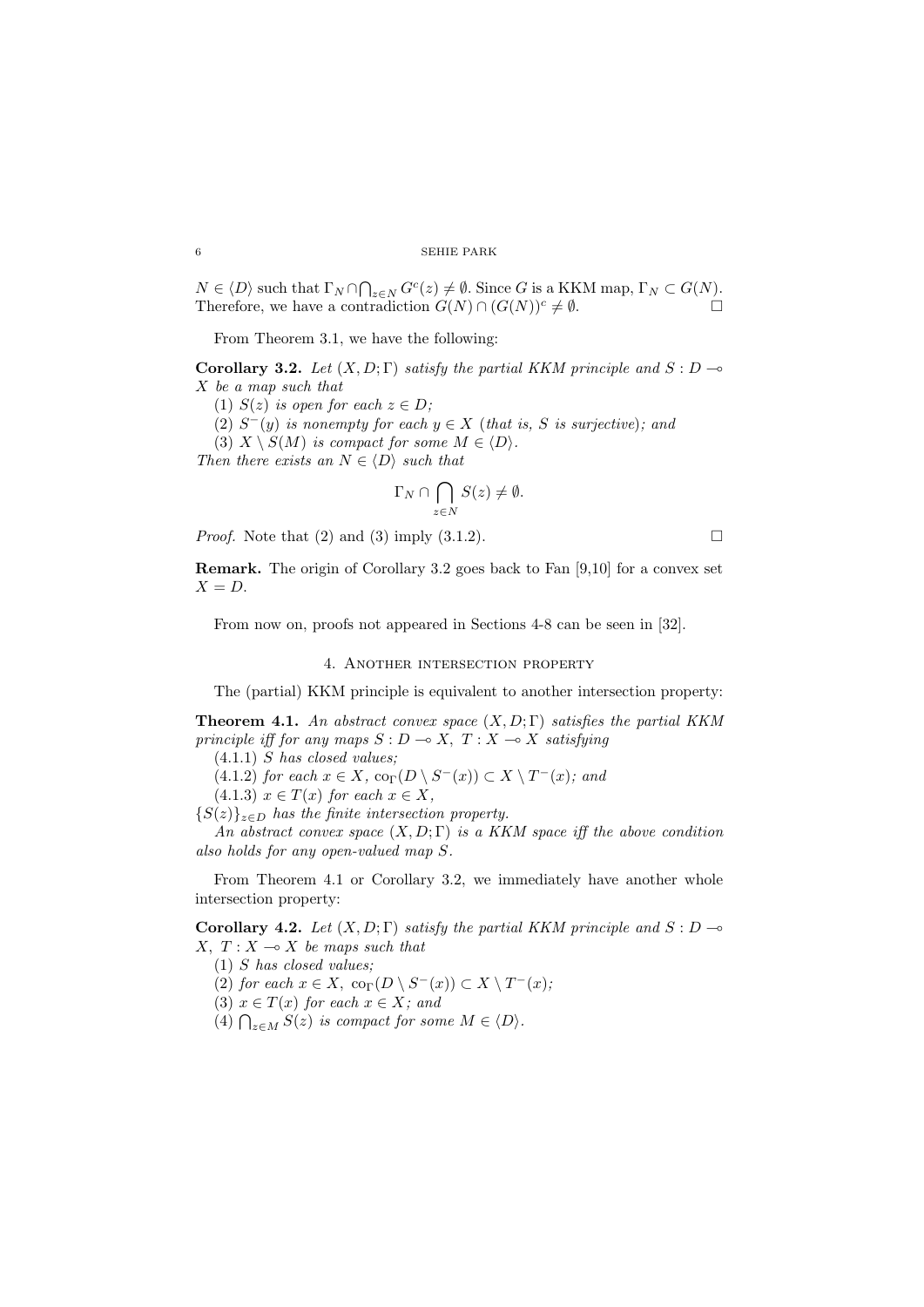Then

$$
\bigcap_{z\in D}S(z)\neq \emptyset.
$$

Remark. The first particular form of Corollary 4.2 is due to Tarafdar [37] for a convex set  $X = D$ . Another particular forms of Corollary 4.2 also appear in [12,22] and others.

# 5. Geometric or section properties

In this section, we show that the (partial) KKM principle is equivalent to two geometric forms. The following is usually called the section property:

**Theorem 5.1.** An abstract convex space  $(X, D; \Gamma)$  satisfies the partial KKM principle iff for any sets  $A \subset D \times X$ ,  $B \subset X \times X$  satisfying

(5.1.1)  $\{y \in X \mid (z, y) \in A\}$  is closed for each  $z \in D$ ;

(5.1.2) for each  $y \in X$ ,  $\text{co}_{\Gamma} \{z \in D \mid (z, y) \notin A\} \subset \{x \in X \mid (x, y) \notin B\};$ and

(5.1.3)  $(x, x) \in B$  for each  $x \in X$ ,

for each  $N \in \langle D \rangle$ , there exists an  $x_0 \in X$  such that  $N \times \{x_0\} \subset B$ . An abstract convex space  $(X, D; \Gamma)$  is a KKM space iff the above condition

also holds for any set  $A \subset D \times X$  satisfying  $(5.1.1)'$  { $y \in X \mid (z, y) \in A$ } is open for each  $z \in D$ instead of  $(5.1.1)$ .

Corollary 5.2. Let  $(X, D; \Gamma)$  satisfy the partial KKM principle and  $A \subset D \times$ X,  $B \subset X \times X$  be two sets satisfying (5.1.1)-(5.1.3). Further if

(5.1.4)  $\{y \in X \mid (z_0, y) \in A\}$  is compact for some  $z_0 \in D$ ,

then there exists an  $x_0 \in X$  such that  $D \times \{x_0\} \subset A$ .

**Remark.** If  $X = D$  is a convex subset of a topological vector space and if  $A = B$ , Corollary 5.2 reduces to Fan's 1961 Lemma [4, Lemma 4]. He obtained his result from his own generalization of the KKM theorem and applied it to a direct proof of the Tychonoff fixed point theorem. Other interesting applications of his useful lemma to fixed points, minimax theorems, equilibrium points, extension of monotone sets, potential theory, and others have been made by Fan [6] and many others; see [23].

The following geometric property is equivalent to the (partial) KKM principle:

**Theorem 5.3.** An abstract convex space  $(X, D; \Gamma)$  satisfies the partial KKM principle iff for any sets  $A \subset D \times X$ ,  $B \subset X \times X$  satisfying (5.3.1)  $\{y \in X \mid (z, y) \in A\}$  is open for each  $z \in D$ ;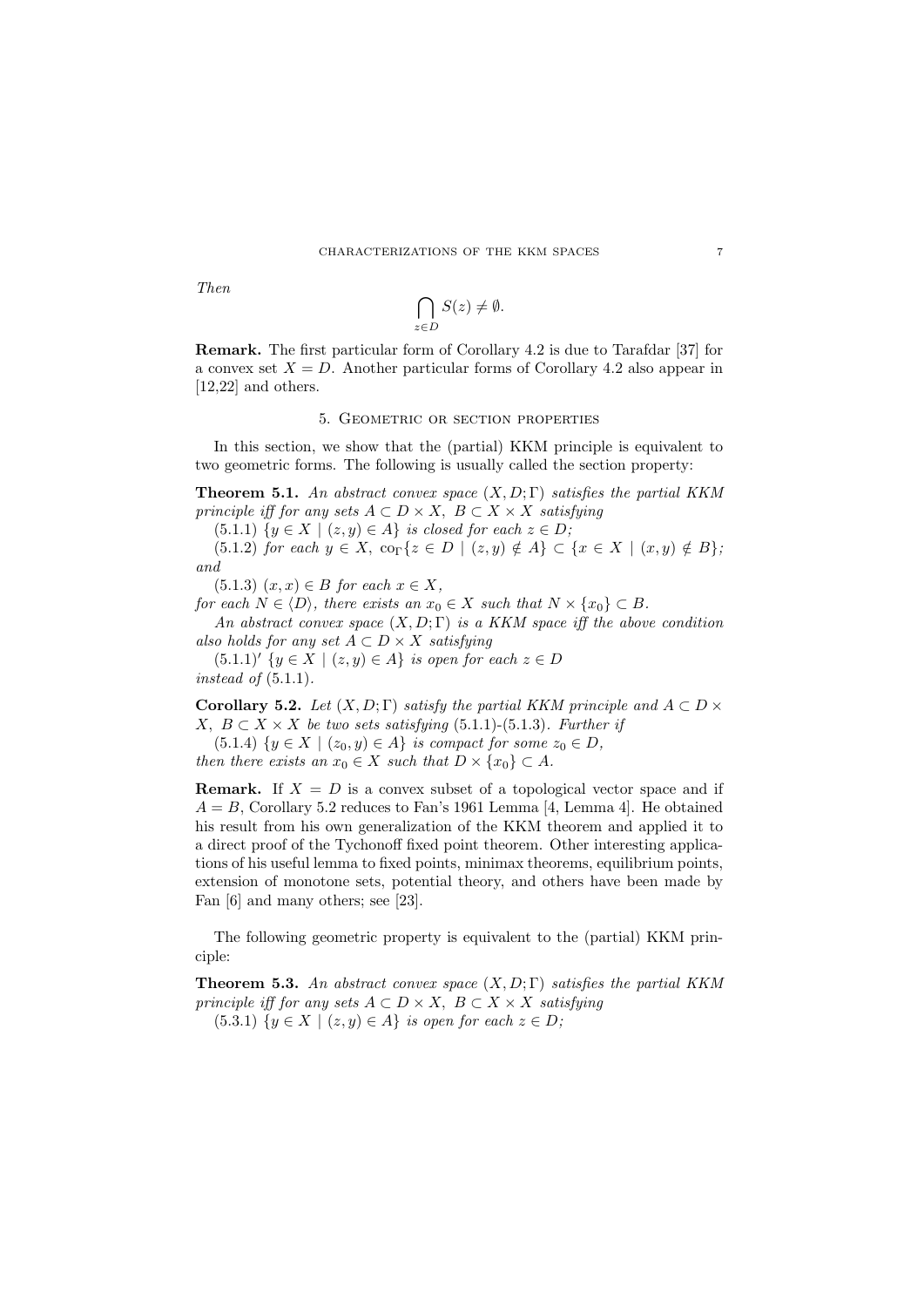(5.3.2) for each  $y \in X$ ,  $\text{co}_{\Gamma} \{z \in D \mid (z, y) \in A\} \subset \{x \in X \mid (x, y) \in B\}$ ; and (5.3.3) there exists an  $M \in \langle D \rangle$  such that for any  $x \in X$ ,  $(z, x) \in A$  for some  $z \in M$ ,

there exists an  $x_0 \in X$  such that  $(x_0, x_0) \in B$ .

An abstract convex space  $(X, D; \Gamma)$  is a KKM space iff the above condition also holds when the set in (5.3.1) is closed.

Corollary 5.4. Let  $(X, D; \Gamma)$  satisfy the partial KKM principle and  $A \subset D \times$ X,  $B \subset X \times X$  be two sets satisfying (5.3.1) and (5.3.2). Further if

(1) for each  $y \in X$ , there exists  $a \ z \in D$  such that  $(z, y) \in A$ ; and

(2)  $\{y \in X \mid (z_0, y) \notin A\}$  is compact for some  $z_0 \in D$ ,

then there exists an  $x_0 \in X$  such that  $(x_0, x_0) \in B$ .

**Remark.** If  $X = D$  is a convex subset of a topological vector space and if  $A = B$ , Corollary 5.4 reduces to Fan [8, Theorem 2]. In this case, (5.3.2) merely tells that  $\{x \in X \mid (x, y) \in A\}$  is convex.

6. The Fan-Browder type fixed point theorems

The (partial) KKM principle is equivalent to the Fan-Browder type fixed point theorem:

**Theorem 6.1.** An abstract convex space  $(X, D; \Gamma)$  satisfies the partial KKM principle iff for any maps  $S : D \longrightarrow X$ ,  $T : X \longrightarrow X$  satisfying

(6.1.1)  $S(z)$  is open for each  $z \in D$ ;

 $(6.1.2)$  for each  $y \in X$ ,  $\text{co}_{\Gamma}S^{-}(y) \subset T^{-}(y)$ ; and

 $(6.1.3)$   $X = \bigcup_{z \in M} S(z)$  for some  $M \in \langle D \rangle$ ,

T has a fixed point  $x_0 \in X$ ; that is,  $x_0 \in T(x_0)$ .

An abstract convex space  $(X, D; \Gamma)$  is a KKM space iff the above condition also holds for any map  $S: D \longrightarrow X$  satisfying

 $(6.1.1)'$  S(z) is closed for each  $z \in D$ 

instead of  $(6.1.1)$ .

*Proof.* (Necessity) Suppose  $(X, D; \Gamma)$  satisfies the (partial) KKM principle. Define a map  $G: D \to X$  by  $G(z) := X\backslash S(z)$  for each  $z \in D$ . Then each  $G(z)$  is closed [resp., open] by  $(6.1.1)$  [resp.,  $(6.1.1)'$ ], and

$$
\bigcap_{z \in M} G(z) = X \setminus \bigcup_{z \in M} S(z) = X \setminus X = \emptyset
$$

by (6.1.3). Therefore, the family  $\{G(z)\}_{z\in D}$  does not have the finite intersection property, and hence, G is not a KKM map by the (partial) KKM principle. Thus, there exists an  $N \in \langle D \rangle$  such that  $\Gamma_N \not\subset G(N) = \bigcup \{ X \setminus S(z) \mid z \in N \}.$ Hence, there exists an  $x_0 \in \Gamma_N$  such that  $x_0 \in S(z)$  for all  $z \in N$ ; that is,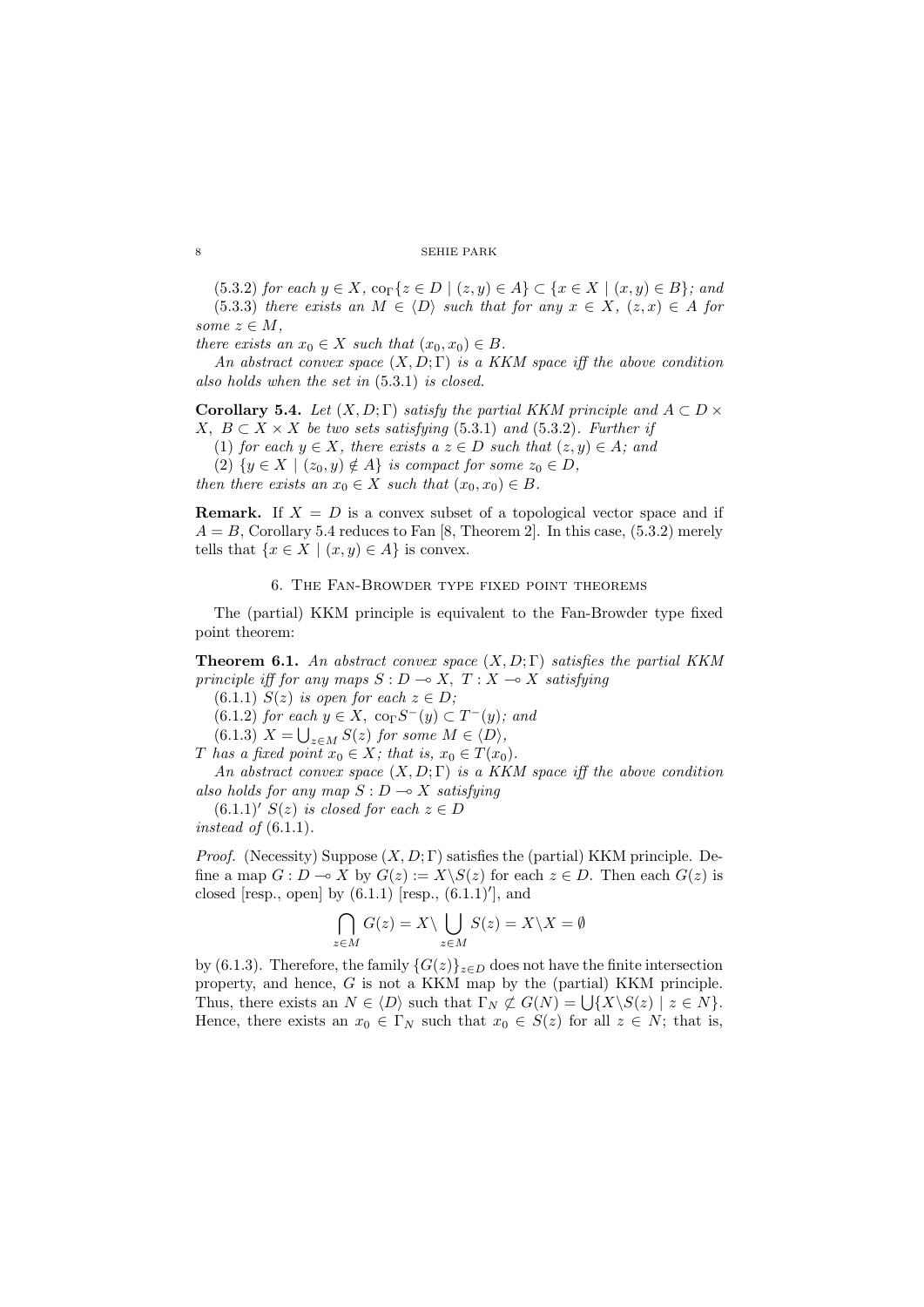$N \subset S^-(x_0)$ . Therefore,  $x_0 \in \Gamma_N \subset \text{co}_{\Gamma}S^-(x_0) \subset T^-(x_0)$  by (6.1.2). This implies  $x_0 \in T(x_0)$ .

(Sufficiency) Let  $G : D \multimap X$  be a KKM map with closed [resp., open] values. Suppose the family  $\{G(z)\}_{z\in D}$  does not have the finite intersection property; that is, there exists an  $M \in \langle D \rangle$  such that  $\bigcap_{z \in M} G(z) = \emptyset$ . Define a map  $S : D \multimap X$  by  $S(z) = X\backslash G(z)$  for  $z \in D$  and a map  $T : X \multimap X$ by  $\text{co}_{\Gamma}S^{-}(y) = T^{-}(y)$  for each  $y \in X$ . Then all of the requirements  $(6.1.1)$ (6.1.3) [resp., (6.1.1)'–(6.1.3)] are satisfied. Hence there exists an  $x_0 \in X$  such that  $x_0 \in T(x_0)$ . Then  $x_0 \in T^{-}(x_0) = \text{co}_{\Gamma} S^{-}(x_0)$  and hence, there exists an  $N \in \langle S^{-}(x_0) \rangle$  such that  $x_0 \in \Gamma_N \subset \text{co}_\Gamma S^{-}(x_0)$ . Therefore, for each  $z \in N$ , we have  $x_0 \in S(z)$  or  $x_0 \notin G(z)$ ; that is,  $\Gamma_N \not\subset G(N)$ . Hence G is not a KKM map, a contradiction. Therefore  $(X, D; \Gamma)$  satisfies the (partial) KKM principle.  $\Box$ 

Corollary 6.2. Let  $(X, D; \Gamma)$  satisfy the partial KKM principle and  $S: D \rightarrow$ X,  $T: X \rightarrow X$  be two maps satisfying (6.1.1)-(6.1.2). If

(1) for each  $y \in X$ ,  $S^-(y) \neq \emptyset$ ; and

(2)  $X \setminus S(z_0)$  is compact for some  $z_0 \in D$ ,

then T has a fixed point  $x_0 \in X$ .

Corollary 6.3. Let  $(X, D; \Gamma)$  satisfy the partial KKM principle, X be compact, and  $S : X \to D$ ,  $T : X \to X$  two maps satisfying

(1) for each  $x \in X$ ,  $\operatorname{co}_\Gamma S(x) \subset T(x)$ ; and

(2)  $X = \bigcup \{ \text{Int } S^{-}(z) \mid z \in D \}.$ 

Then T has a fixed point  $x_0 \in X$ .

Corollary 6.4. Let  $(X, D; \Gamma)$  satisfy the partial KKM principle, X be compact, and  $S: X \longrightarrow D$  a map satisfying

(1) for each  $x \in X$ ,  $S(x)$  is nonempty; and

(2) for each  $z \in D$ ,  $S^{-}(z)$  is open.

Then there exists an  $\hat{x} \in X$  such that  $\hat{x} \in \text{co}_{\Gamma} S(\hat{x})$ .

The following simplified form of Corollary 6.2 or 6.3 is also a Fan-Browder type fixed point theorem:

**Corollary 6.5.** Let  $(X; \Gamma)$  satisfy the partial KKM principle, X be compact, and  $T : X \longrightarrow X$  a map satisfying

(1) for each  $x \in X$ ,  $T(x)$  is  $\Gamma$ -convex; and

(2)  $X = \bigcup \{ \text{Int } T^-(y) \mid y \in X \}.$ 

Then T has a fixed point.

**Remarks.** (1) For a convex subset X of a topological vector space E, if  $T^-(y)$ itself is open, then Corollary 6.5 reduces to the original Browder theorem [3].

(2) Note that Browder's result is a reformulation of Fan's geometric lemma [4] in the form of a fixed point theorem and its proof was based on the Brouwer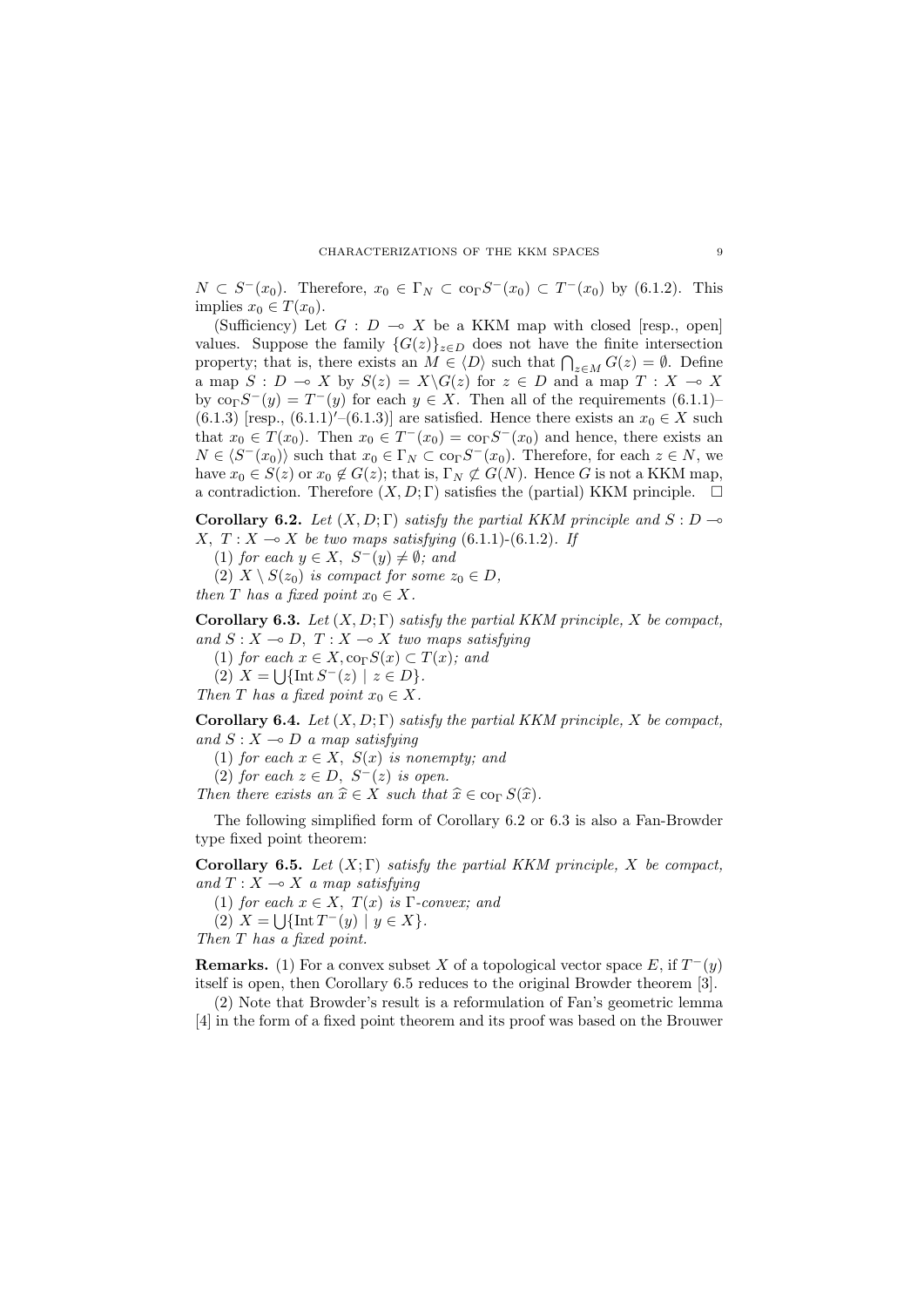fixed point theorem and the partition of unity argument. Since then it is known as the Fan-Browder fixed point theorem.

(3) Browder [3] applied his theorem to a systematic treatment of the interconnections between multi-valued fixed point theorems, minimax theorems, variational inequalities, and monotone extension theorems.

### 7. The existence theorems of maximal elements

Any binary relation R in a set X can be regarded as a map  $T : X \longrightarrow X$  and conversely by the following obvious way:

$$
y \in T(x)
$$
 if and only if  $(x, y) \in R$ .

Therefore, a point  $x_0 \in X$  is called a *maximal element* of a map T if  $T(x_0) = \emptyset$ . The following shows that the (partial) KKM principle is equivalent to the

non-existence of certain finite covers:

**Theorem 7.1.** An abstract convex space  $(X, D; \Gamma)$  satisfies the partial KKM principle iff for any maps  $S : X \to D$ ,  $T : X \to X$  satisfying

 $(7.1.1)$   $S^{-}(z)$  is open for each  $z \in D$ ;

(7.1.2) for each  $x \in X$ ,  $\operatorname{co}_{\Gamma}S(x) \subset T(x)$ ; and

(7.1.3) for each  $x \in X$ ,  $x \notin T(x)$ ,

X can not be covered by a finite number of  $S^-(z)$ 's,  $z \in D$ .

An abstract convex space  $(X, D; \Gamma)$  is a KKM space iff the above condition also holds for any map  $S: X \rightarrow D$  satisfying

 $(7.1.1)'$   $S^{-}(z)$  is closed for each  $z \in D$ instead of  $(7.1.1)$ .

Remark. Theorems 3.1, 4.1, 5.1, 5.3, 6.1, and 7.1 are all characterizations of the KKM spaces. This means that there are no abstract convex spaces other than KKM spaces satisfying any of the properties of matching, intersection, geometric or section, Fan-Browder type fixed point, or maximal element. Similarly, Theorems 3.1, 4.1, 5.1, 5.3, 6.1, 7.1 and their Corollaries characterize abstract convex spaces satisfying the partial KKM principle.

From Theorem 7.1, we can deduce some results on maximal elements as follows:

Corollary 7.2. Let  $(X, D; \Gamma)$  satisfy the partial KKM principle and  $S: X \rightarrow$ D,  $T: X \rightarrow X$  be two maps satisfying (7.1.1)-(7.1.3). If

 $(7.1.4)$   $X \setminus S^{-1}(M)$  is compact for some  $M \in \langle D \rangle$ , then there exists an  $\hat{x} \in X$  such that  $S(\hat{x}) = \emptyset$ .

Corollary 6.4 is equivalent to the following simple consequence of Corollary 7.2: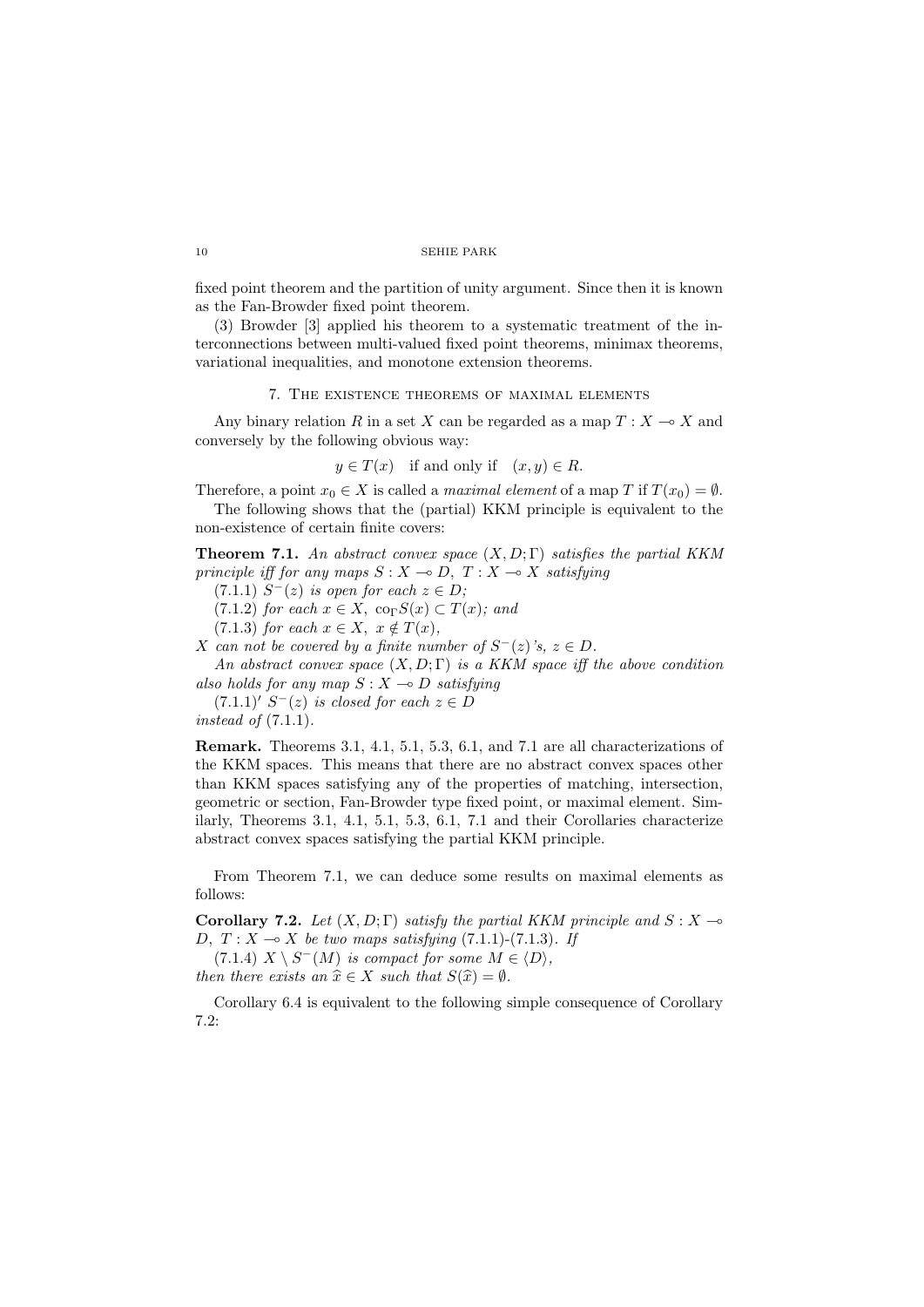Corollary 7.3. Let  $(X, D; \Gamma)$  satisfy the partial KKM principle, X be compact, and  $S: X \longrightarrow D$  a map satisfying

(1)  $x \notin \text{co}_{\Gamma}S(x)$  for each  $x \in X$ ; and

(2)  $S^{-}(z)$  is open for each  $z \in D$ .

Then there exists an  $\hat{x} \in X$  such that  $S(\hat{x}) = \emptyset$ .

Corollary 7.3 is used by Borglin and Keiding [2] and Yannelis and Prabhakar [38] to the existence of maximal elements in mathematical economics.

Until recently, all of the conditions in Theorems 3.1, 4.1, 5.1, 5.3, 6.1, 7.1 and their Corollaries are known for G-convex spaces only.

# 8. The KKM type theorems

From the partial KKM principle, we have a whole intersection property:

**Theorem 8.1.** Let  $(X, D; \Gamma)$  satisfy the partial KKM principle and  $G: D \to X$ be a closed-valued KKM map. If

 $(8.1.1) \bigcap_{z \in M} G(z)$  is compact for some  $M \in \langle D \rangle$ , then we have

$$
\bigcap_{z \in D} G(z) \neq \emptyset.
$$

Note that Theorem 8.1 properly generalizes the KKM lemma due to Fan [4]. Corollary 3.2 can be stated in its contrapositive form and in terms of the complement  $G(z)$  of  $S(z)$  in X. Then we obtain Theorem 8.1. Conversely, we can deduce Corollary 3.2 from Theorem 8.1.

From Theorem 8.1, we can deduce the following:

**Theorem 8.2.** Let  $(X, D; \Gamma)$  satisfy the partial KKM principle, K be a nonempty compact subset of X, and  $G: D \longrightarrow X$  a map satisfying

 $(8.2.1)$   $\bigcap_{z \in D} G(z) = \bigcap_{z \in D} G(z)$  [that is, G is transfer closed-valued];

 $(8.2.2)$   $\overline{G}$  is a KKM map; and

(8.2.3) either

(i)  $K := \bigcap \{ G(z) \mid z \in M \}$  for some  $M \in \langle D \rangle$ ; or

(ii) for each  $N \in \langle D \rangle$ , there exists a compact Γ-convex subset  $L_N$  of X relative to some  $D' \subset D$  such that  $N \subset D'$  and

$$
K := L_N \cap \bigcap \{ \overline{G(z)} \mid z \in D' \}.
$$

Then  $K \cap \bigcap \{G(z) \mid z \in D\} \neq \emptyset$ .

From this theorem we can deduce its equivalent formulations in the following forms for abstract convex spaces satisfying the partial KKM principle: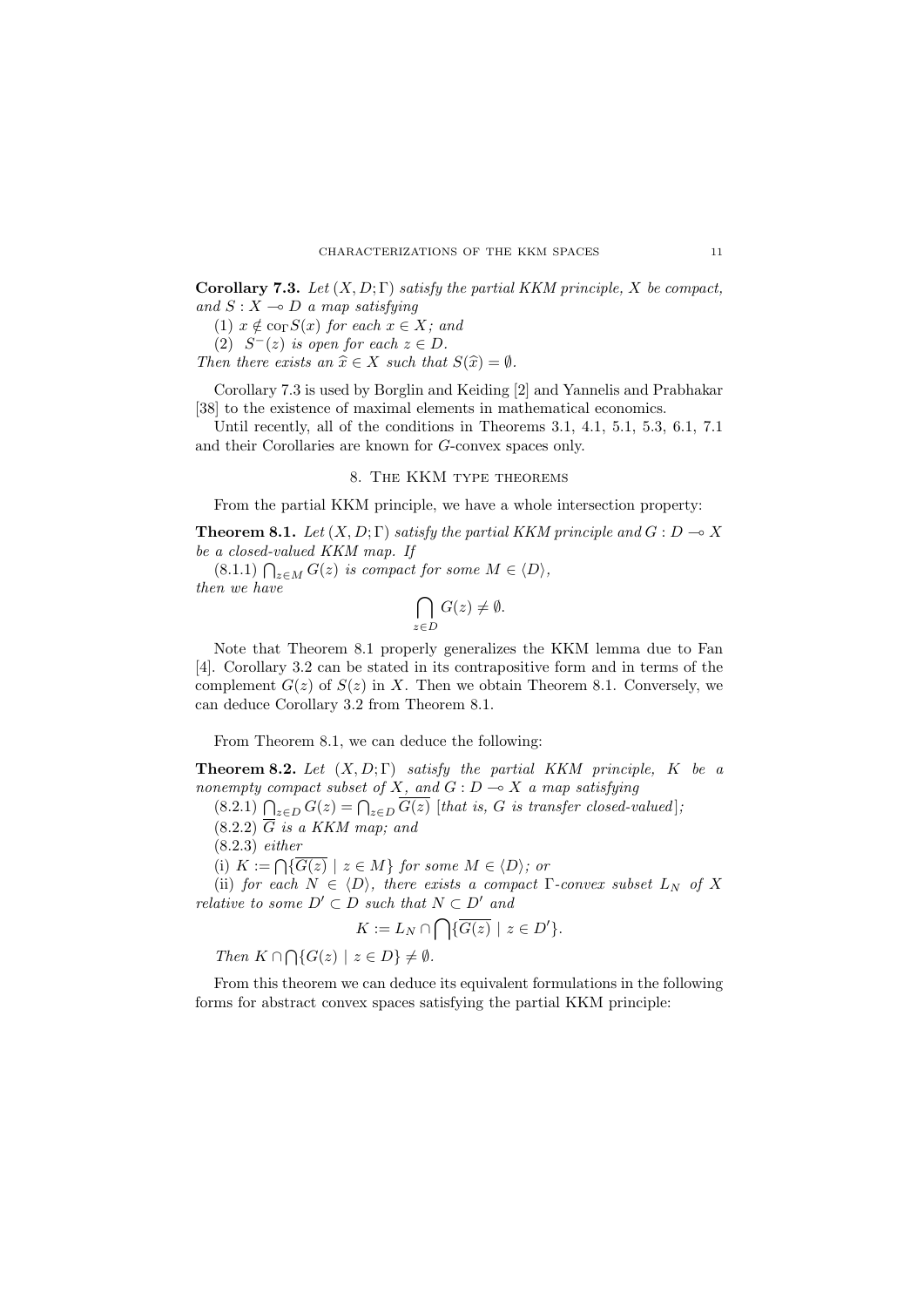Analytic alternatives (a basis of various equilibrium problems). Fan type minimax inequalities. Variational inequalities, and others.

Consequently, in [32], we obtained characterizations of abstract convex spaces satisfying the partial KKM principle consisting of 11 theorems and their corollaries; for characterizations for compact abstract convex spaces of the form  $(X; \Gamma)$  satisfying the partial KKM principle, we deduced 15 theorems and their corollaries. Moreover, we noticed there that, for a compact G-convex space  $(X; \Gamma)$ , each of these 15 theorems and their corollaries is equivalent to the original KKM theorem.

Further applications of our theory on abstract convex spaces satisfying the partial KKM principle in the present paper are given in [31,33] as follows:

> Best approximations. The von Neumann type minimax theorem. The von Neumann type intersection theorem. The Nash type equilibrium theorem. The Himmelberg fixed point theorem for KKM spaces. Weakly KKM maps.

# 9. Fixed point theorems on abstract convex spaces

Once the author noted that the KKM theorem implies a large number of fixed point theorems on convex subsets of topological vector spaces or convex spaces. Similar arguments also work on the KKM spaces. Moreover, the unified fixed point theory in generalized convex uniform spaces in [28] can be extended to abstract convex uniform spaces or KKM uniform spaces in [33].

In this section, we introduce a typical fixed point theorem as a sample:

**Definition.** Let  $(E, D; \Gamma; \mathcal{U})$  be an abstract convex uniform space where  $(E, \mathcal{U})$ is a uniform space. A subset  $K$  of  $E$  is said to be Klee approximable if, for each entourage  $U \in \mathcal{U}$ , there exists a continuous function  $h: K \to E$  satisfying conditions

(1)  $(x, h(x)) \in U$  for all  $x \in K$ ;

(2)  $h(K) \subset \Gamma_N$  for some  $N \in \langle D \rangle$ ; and

(3) there exist continuous functions  $p: K \to \Delta_n$  and  $\phi_N: \Delta_n \to \Gamma_N$  with  $|N| = n + 1$  such that  $h = \phi_N \circ p$ .

Especially, for a subset  $X$  of  $E, K$  is said to be Klee approximable *into*  $X$ whenever the range  $h(K) \subset \Gamma_N \subset X$  for some  $N \in \langle D \rangle$  in condition (2).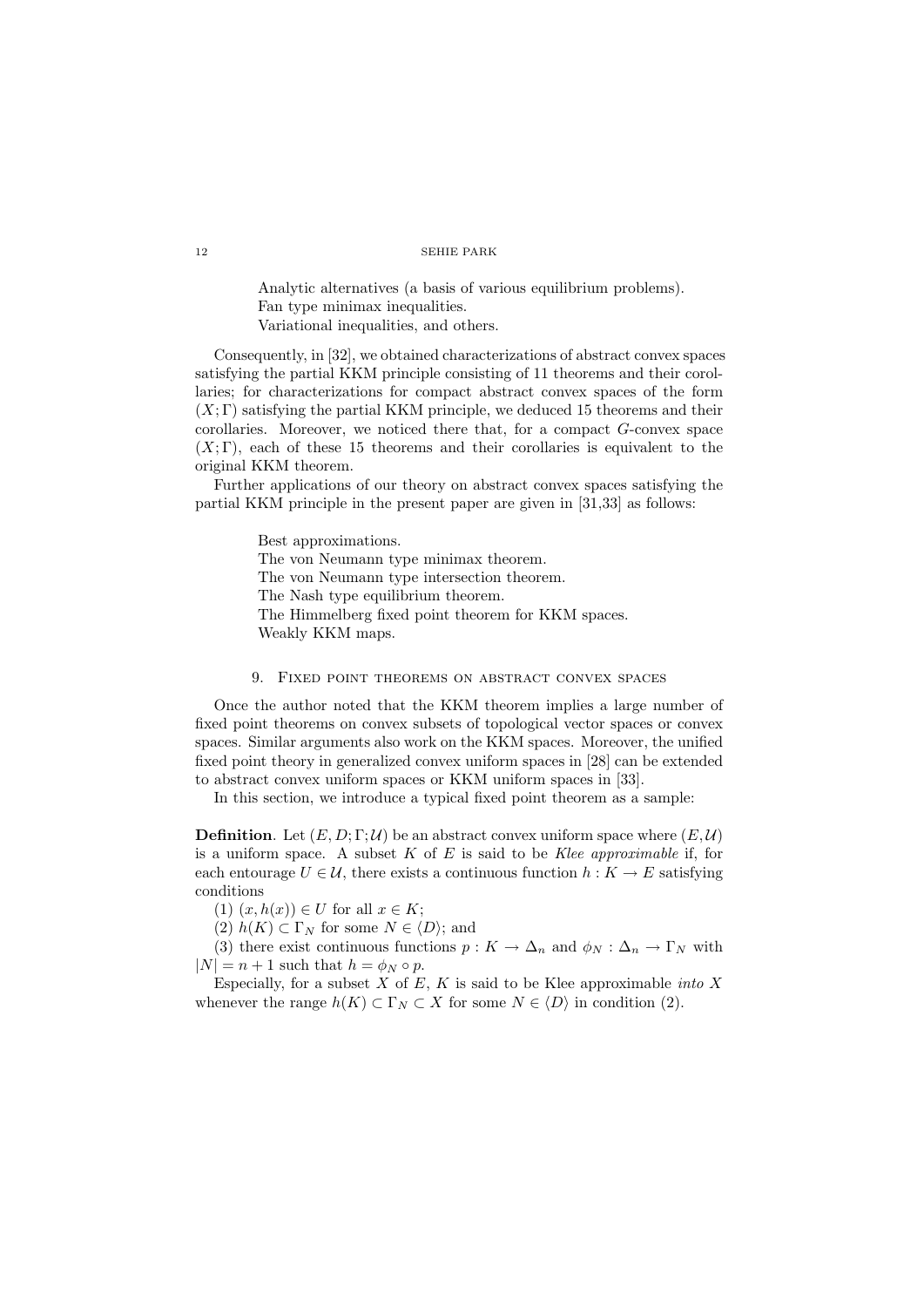The following summarizes the mutual relations among the various subclasses of abstract convex uniform spaces; see [28,33]:

**Theorem 9.1.** In the class of abstract convex uniform spaces  $(X, D; \Gamma; \mathcal{U})$ , the following hold:

(1) Any LΓ-space is of the Zima-Hadžić type.

(2) Every nonempty subset of an LΓ-space is locally Γ-convex whenever every singleton is Γ-convex.

(3) Any nonempty subset of a locally  $\Gamma$ -convex space is a  $\Phi$ -set.

 $(4)$  Any Zima-Hadžić type subset of an abstract convex uniform space such that every singleton is  $\Gamma$ -convex is a  $\Phi$ -set.

(5) Every G-convex Φ-space is admissible. More generally, every nonempty compact  $\Phi$ -subset of a G-convex space is Klee approximable.

**Definition.** Let  $(E, D; \Gamma)$  be an abstract convex space, X a nonempty subset of E, and Y a topological space. We define the better admissible class  $\mathfrak{B}$  of maps from  $X$  into  $Y$  as follows:

 $F \in \mathfrak{B}(X,Y) \Longleftrightarrow F : X \multimap Y$  is a map such that, for any  $\Gamma_N \subset X$ , where  $N \in \langle D \rangle$  with the cardinality  $|N| = n + 1$ , and for any continuous function  $p: F(\Gamma_N) \to \Delta_n$ , there exists a continuous function  $\phi_N : \Delta_n \to \Gamma_N$  such that the composition

$$
\Delta_n \xrightarrow{\phi_N} \Gamma_N \xrightarrow{F|_{\Gamma_N}} F(\Gamma_N) \xrightarrow{p} \Delta_n
$$

has a fixed point. Note that  $\Gamma_N$  can be replaced by the compact set  $\phi_N(\Delta_n) \subset$ X.

This definition works for G-convex spaces or  $\phi_A$ -spaces.

The following is a new typical fixed point theorem containing a large number of particular cases in [28,33]:

**Theorem 9.2.** Let  $(E, D; \Gamma; \mathcal{U})$  be an abstract convex uniform space,  $X \subset Y$ subsets of E, and  $F: Y \multimap Y$  a map such that  $F|_X \in \mathfrak{B}(X, Y)$  and  $F(X)$  is Klee approximable into  $X$ . Then  $F$  has the almost fixed point property.

Further if  $(E,\mathcal{U})$  is Hausdorff, F is closed, and  $\overline{F(X)}$  is compact in Y, then F has a fixed point  $x_0 \in Y$  (that is,  $x_0 \in F(x_0)$ ).

Finally, recall that there are several hundred published works on the KKM theory and we can cover only an essential part of it. For the more historical background on the related fixed point theory, the reader can consult with [23]. For more involved or generalized versions of the results in this paper, see [20,22] for convex spaces,  $[12-15,34]$  for H-spaces,  $[23-25,28,35]$  for G-convex spaces, and [26,27,29-33] for abstract convex spaces, and references therein.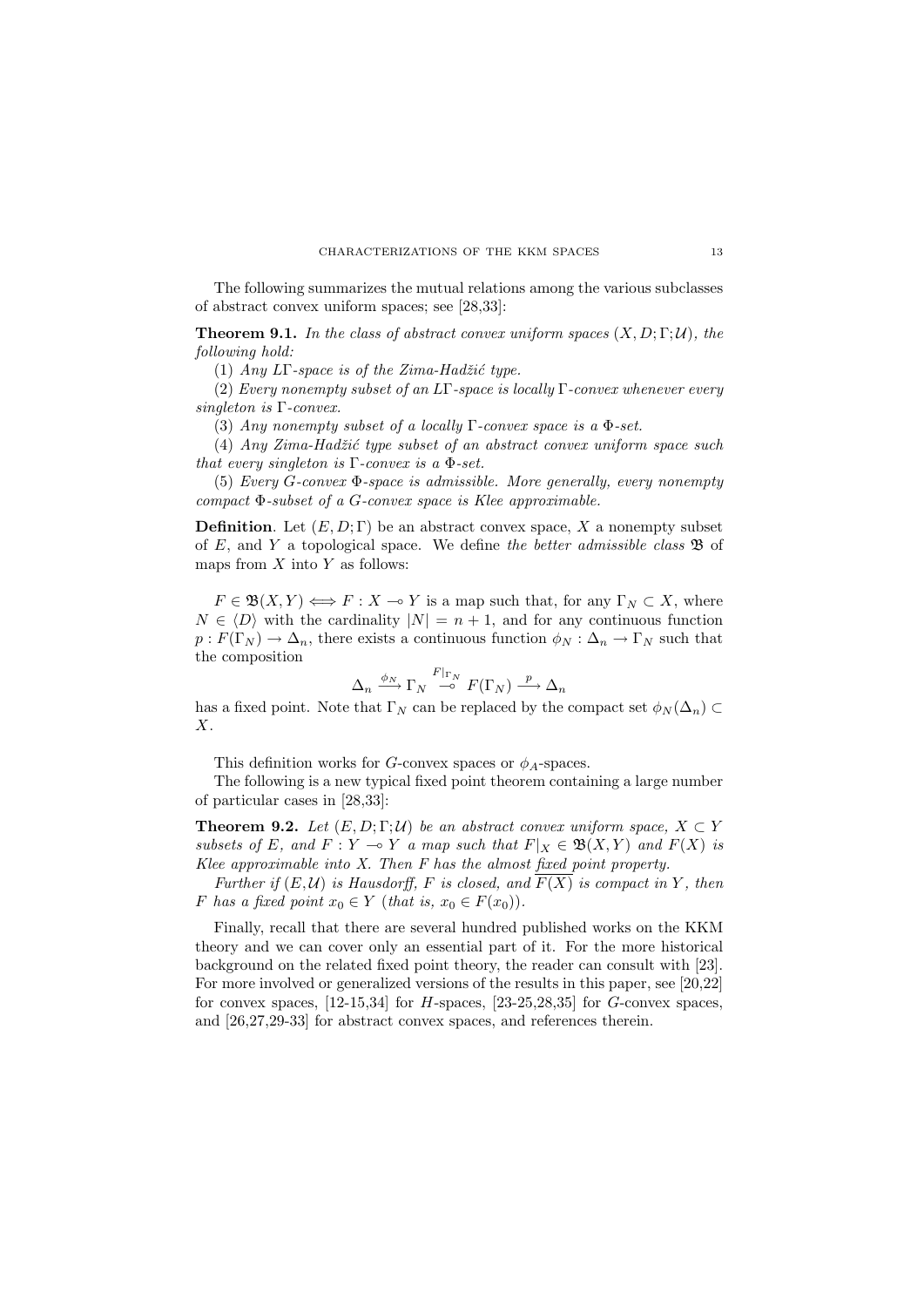#### **REFERENCES**

- [1] W. Briec and C. Horvath, Nash points, Ky Fan inequality and equilibria of abstract economies in Max-Plus and B-convexity, J. Math. Anal. Appl. 341 (2009), no. 1, 188– 199.
- [2] A. Borglin and H. Keiding, Existence of equilibrium actions and of equilibrium, J. Math. Econom. 3 (1976), 313–316.
- [3] F. E. Browder, The fixed point theory of multi-valued mappings in topological vector spaces, Math. Ann. **177** (1968), 283-301.
- [4] K. Fan, A generalization of Tychonoff's fixed point theorem, Math. Ann. 142 (1961), 305–310.
- K. Fan, Sur un théorème minimax, C. R. Acad. Sci. Paris 259 (1964), 3925–3928.
- [6] K. Fan, Applications of a theorem concerning sets with convex sections, Math. Ann. 163 (1966), 189–203.
- [7] K. Fan, Extentions of two fixed point theorems of F. E. Browder, Math. Z. 112 (1969), 234–240.
- [8] K. Fan, A minimax inequality and applications, Inequalities III (O. Shisha, ed.), Academic Press, New York, 1972, pp. 103–113.
- [9] K. Fan, A further generalization of Shapley's generalization of the Knaster-Kuratowski-Mazurkiewicz theorem, Game Theory and Mathematical Economics (O. Moeschlin and D. Palaschke, ed.), North-Holland, Amsterdam, 1981, pp. 275–279.
- [10] K. Fan, Some properties of convex sets related to fixed point theorems, Math. Ann. 266 (1984), 519–537.
- [11] A. Granas, KKM-maps and their applications to nonlinear problems, The Scottish Book (R.D. Mauldin, ed.), Birkh¨auser, Boston-Basel-Stuttgart, 1981, pp. 45–61.
- [12] C. D. Horvath, Some results on multivalued mappings and inequalities without convexity, Nonlinear and Convex Analysis — Proc. in honor of Ky Fan (B. L. Lin and S. Simons, eds.), Marcel Dekker, New York, 1987, pp. 99–106.
- [13] C. D. Horvath, Convexité généralisée et applications, Sém. Math. Supér. 110, Press. Univ. Montréal, 1990, pp. 81-99.
- [14] C. D. Horvath, *Contractibility and generalized convexity*, J. Math. Anal. Appl. 156 (1991), 341–357.
- [15] C. D. Horvath, Extension and selection theorems in topological spaces with a generalized convexity structure, Ann. Fac. Sci. Toulouse 2 (1993), 253–269.
- [16] C. D. Horvath, Topological convexities, selections and fixed points, Topology Appl. 155 (2008), 830–850.
- [17] P. Q. Khanh, N. H. Quan, and J. C. Yao, Generalized KKM type theorems in GFCspaces and applications, Nonlinear Anal. (2008), doi:10.1016/j.na.2008.11.055.
- [18] W. A. Kirk and B. Panyanak, Best approximations in R-trees, Numer. Funct. Anal. Optimiz. 28(2007), no, 5-6, 681–690.
- [19] B. Knaster, K. Kuratowski, S. Mazurkiewicz, Ein Beweis des Fixpunktsatzes für n-Dimensionale Simplexe, Fund. Math. 14 (1929), 132–137.
- [20] M. Lassonde, On the use of KKM multifunctions in fixed point theory and related topics, J. Math. Anal. Appl. 97 (1983), 151–201.
- [21] S. Park, Some coincidence theorems on acyclic multifunctions and applications to KKM theory, Fixed Point Theory and Applications (K.-K. Tan, ed.), World Sci. Publ., River Edge, NJ, 1992, pp. 248–277.